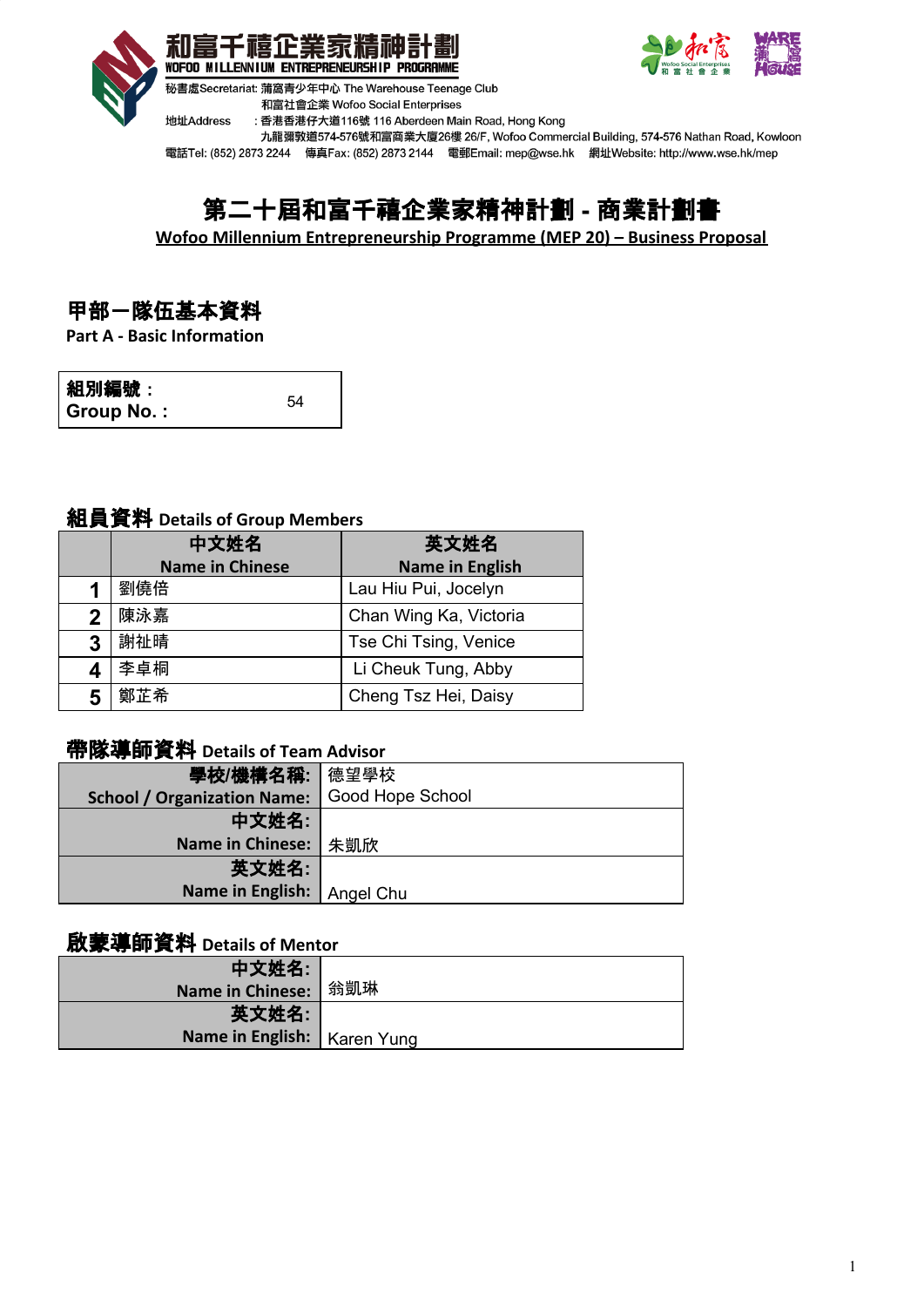





秘書處Secretariat: 蒲窩青少年中心 The Warehouse Teenage Club 和富社會企業 Wofoo Social Enterprises

地址Address : 香港香港仔大道116號 116 Aberdeen Main Road, Hong Kong

九龍彌敦道574-576號和富商業大廈26樓 26/F, Wofoo Commercial Building, 574-576 Nathan Road, Kowloon

電話Tel: (852) 2873 2244 傳真Fax: (852) 2873 2144 電郵Email: mep@wse.hk 網址Website: http://www.wse.hk/mep

## 乙部 一 創業計劃書

## **Part B – Business Proposal**

#### 第一部份 : 項目基本資料 **Section I: Basic Information of Business**

#### 項目名稱

Name of Business

Keendle -- to ignite your wittiness

## 項目主題 (請選擇其中一項)

Theme (Please select one of the following options)

□ 智慧出行 Smart Mobility <mark>□ 智慧生活Smart Living</mark> □ 智慧市民 Smart People

□ 智慧經濟 Smart Economy □ 智慧環境 Smart Environment

項目摘要 (請用不多於500字簡介)

Executive Summary (Not more than 500 words)

"Aging population", a social and ingrained problem that occurs in most of the developed countries is indeed a pressing issue. In Hong Kong, 1 in 10 of the elderly is suffering from dementia, a disease that will make one become forgetful and might lead to accidents. Furthermore, in such a hectic and fast-paced society, solitary elderly have been accounting for a large proportion, in which these groups of people are vulnerable to loneliness, which can even generate depression and degradation in them.

We believe well-being and safety is a catalyst to improve the quality of life of these group of seniors and facilitate healthy living in them. Therefore, we wish to launch an app called "Keendle". The word "Kindle" means to ignite and give purpose to the life of the elderly. And at the same time the word "keen" repose our hope on providing a channel to train and develop sharp-wittiness in them.

"Keendle" wish to collaborate with Google Map to provide tracking service which allows relatives of the elderly or social workers keep track of the elderly's location. In case the elderly are going into a suspicious or infrequent route which differs from the "frequent locations" that the user input when they first download our app, the app will send notifications to alert the relatives of this behaviour. If it is assured that the elderly are getting lost, relatives may wish to dismiss the notification and cater the elderly back themselves, OR, they can choose to employ our "CATER" function. In which we will send out assistants from the closest destination to cater the elderly back to their home. Through this function, the fundamental security of the elderly can be protected. Besides, since there will be an alarming function to remind the elderly to take pills or do exercise regularly, it provides assistance to the elderly who are quite forgetful.

We also consist of special attributes that will fit the needs of the solitary elderly or elderly who wish to find a companion in their life. Since pets might cause a lot of time and effort in owning, digital pets can be a good choice for the elderly. "Keendle" provides the most exclusive and attractive virtual pets for the elderly to choose from. Through owning these pets, the elderly will be asked to complete certain tasks and missions such as stretching exercises to maintain and boost their physical health, as well as games that can train their wittiness. In this way, not only the elderly can spend less time and effort in taking care of pets, but at the same time, they can have a companion and gain purpose of life. Furthermore, health tips and food recipes will be available in the app for the elderly to refer to and maintain healthy living.

In terms of funding, we will source profits through advertisements placed in our apps, to achieve this we will approach Rotary club and other charity associations for funding, there will be as well transactions made through in-app purchases if users require special addition of virtual pets or add ons attributes required to "missions".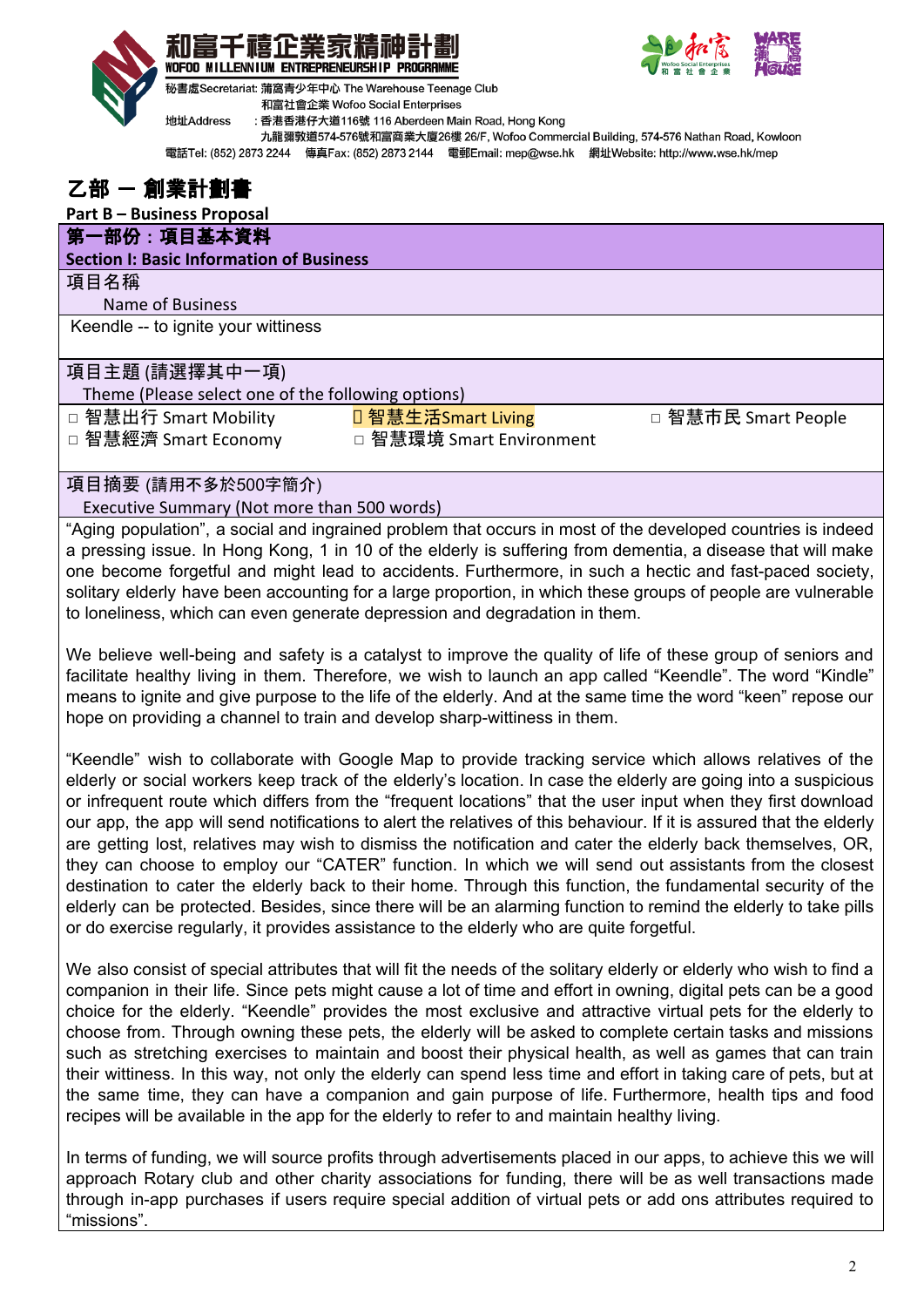





秘書處Secretariat: 蒲窩青少年中心 The Warehouse Teenage Club 和富社會企業 Wofoo Social Enterprises

地址Address : 香港香港仔大道116號 116 Aberdeen Main Road, Hong Kong

九龍彌敦道574-576號和富商業大廈26樓 26/F, Wofoo Commercial Building, 574-576 Nathan Road, Kowloon

電話Tel: (852) 2873 2244 傳真Fax: (852) 2873 2144 電郵Email: mep@wse.hk 網址Website: http://www.wse.hk/mep

And with all these functions, we create "Keendle", the most promising, responsive, engaging and user-friendly app that the elderly can rely on.

## 第二部份:社會效益

**Section II: Social Impact**

社會需要 (例:社會問題及其嚴重性) **(**約**200**字**)**

#### Social needs (e.g. social problem and its seriousness) (About 200 words)

With the exponential growth among the elderly population, the growth of the aging population in Hong Kong has sounded the alarm that measures needed to be taken so as to alleviate the problems brought by such pressing issues. According to a survey conducted by the World Health Organization, dementia is one of the common syndromes suffered by the elderly, in which the elderly suffered from dementia will become forgetful and lost in familiar places. In fact, 1 in 10 of the elderly aged 65 or above in Hong Kong have suffered from dementia and this is a disease that is easily overlooked by relatives. Besides, due to the fragmented medical care system, the reported cases of lost elderly due to this disease has risen over the years and in serious cases, may even cause deaths since the elderly were exposed to a completely new environment with little to no ability in self-care.

Furthermore, with the rapid growth pace in Hong Kong, there is a significant rise in the proportion of solitary elderly. Till 2016, the number of elderly living on their own has risen to 15.90%. As a result, these groups of the elderly are vulnerable to loneliness and social isolation. Despite loneliness may not seem to be a big deal, however, it can be a hindrance to depression among the elderly, resulting in a serious decline in physical health and well-being.

## 項目如何回應上述社會需要及產生社會效益 (例:紓緩或解決社會問題) **(**約**200**字**)**

 How can your business address the above social needs and generate positive social impacts (e.g. alleviate/solve the problems?) (About 200 words)

The app wishes to provide a mutual ground for both innovation and the elderly. Despite many claims that technology has zero linkage with the elderly, however, with the app that we designed, we hope to breakthrough such ingrained thoughts by providing the elderly with simple and user-friendly functions. With the app, family members of the elderly are able to track the location of the elderly. In case the elderly are away from the designated track that was input, notifications will be sent to the relatives so as to alert them of this matter. Besides, further assistance will be provided by the company if the relatives aren't able to assist the elderly due to work or any other reasons, so to avoid unnecessary wastage of time for the elderly to wander on the street. Despite the app can't be able to address the cause of dementia, however, at least it can provide fundamental protection to the elderly, hoping to minimize accidents or death cases of elderly due to lost of directions and at the same time, alerting the relatives to create further measures.

Furthermore, the app also consists of digital pets that allow the elderly to own. We acknowledge the fact that solitary elderly account for a certain proportion in our community and very often, they feel lonely and depressed, wishing to find a companion. However, due to the constraints of their physical ability, owning a pet seems to be impossible. We valued well-being in the elderly is of utmost importance and thus by incorporating a digital pet in the app, not only it can provide a companion to the elderly, but also provide stress relief and a sense of purpose to the elderly since "missions" will be required, for instance, by completing different sets of stretching exercise. Therefore, the elderly are able to move and stretch, upgrading both their mental and physical health. And at the same time, there will be an alarming function and health tips available, it helps to remind the elderly to take pills or do exercise on time and adopt a healthy lifestyle.

第三部份:項目資料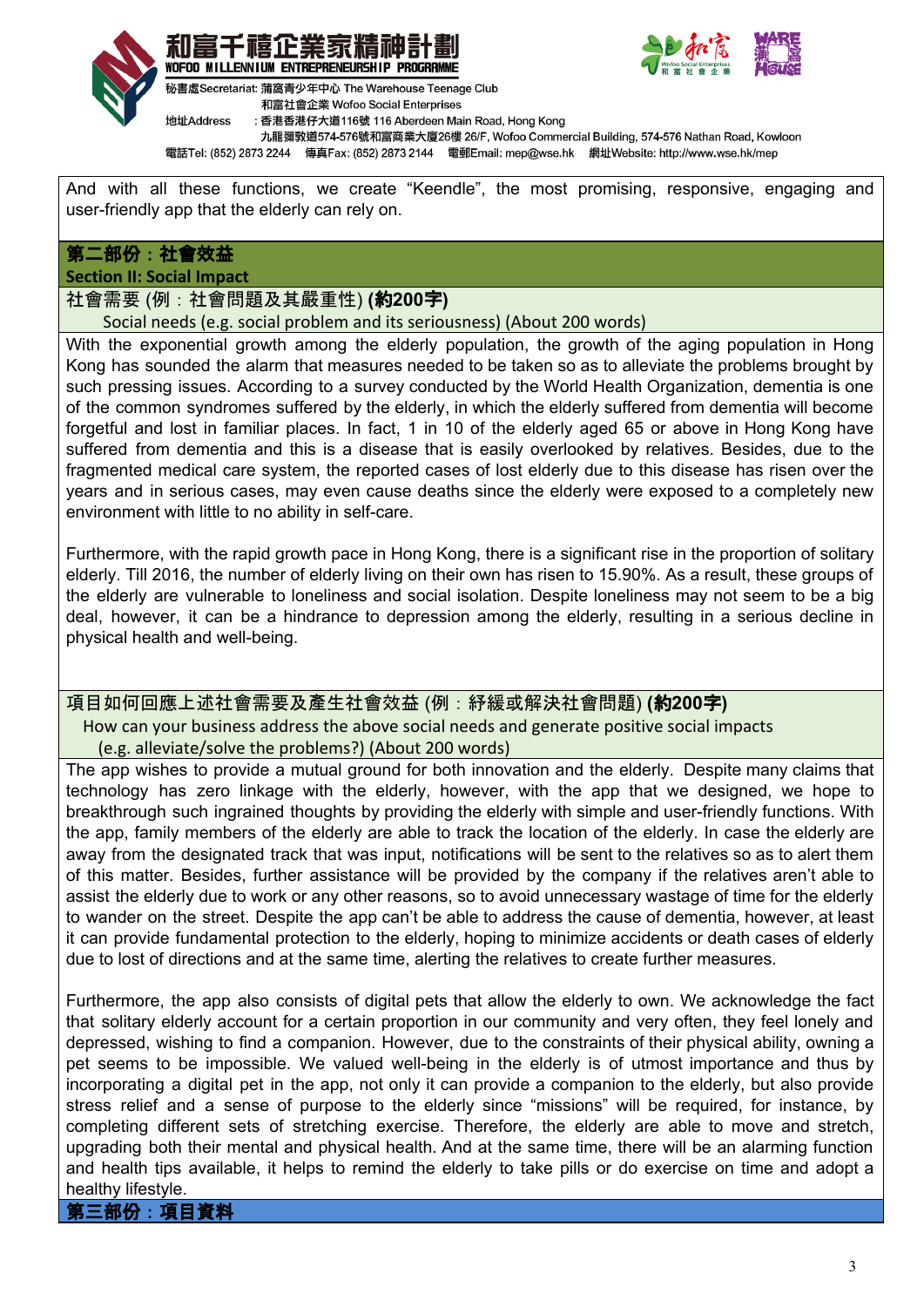





祕書處Secretariat: 蒲窩青少年中心 The Warehouse Teenage Club 和富社會企業 Wofoo Social Enterprises

地址Address : 香港香港仔大道116號 116 Aberdeen Main Road, Hong Kong

九龍彌敦道574-576號和富商業大廈26樓 26/F, Wofoo Commercial Building, 574-576 Nathan Road, Kowloon

電話Tel: (852) 2873 2244 傳真Fax: (852) 2873 2144 電郵Email: mep@wse.hk 網址Website: http://www.wse.hk/mep

## **Section III: Details of Business**

## 產品/服務簡介 **(**約**200**字**)**

#### Introduction of Product / Service (About 200 words)

The location tracking service lets relatives of the elderly keep track of the elderly's location. Before using the service, relatives should input their information into the app, together with the address of the frequent locations they visit. To use the service, the elderly would input their destination and the app will detect the location the elderly is in now and come up with the approximate time needed and route to arrive there. The elderly would press 'start' as they travel. A message would be sent to notify the relatives about this, and once the elderly arrive, they would press 'arrive' so another message would be sent to the relatives again. If the elderly goes to the wrong place or is lost, or the time has exceeded but the elderly doesn't press 'arrive', the relatives would be alerted about it so they know they have to contact the elderly for possible assistance. If the relatives are not available, they can press 'assist'. Assistance will be arranged to bring the elderly back home.

The application includes virtual pets for users to own. There are different kinds of pets so the elderly can choose what they like, and style their pets the way they want. It is a kind of life simulation game that the elderly can raise, breed and take care of their pets online. The pets can be trained to perform a variety of tasks. Different challenges and missions would be put up in the app regularly, which not only let the elderly make use of their brains, but also their body as some basic stretching can be included as a challenge. The alarm function included would remind the elderly to take medicine on time and do stretching or sports more frequently.

Furthermore, health contents and food recipes will be incorporated in the app so as to provide users with a wider range of food choice and delicacies to enjoy during their old age.

## 產品/服務特色 **(**約**200**字**)**

## Characteristics of Product / Service (About 200 words)

The location tracking service differs from the regular service. The application could make use of Google Maps to deliver the route tracking and time estimation service, and it focuses on notifying the relatives about the location of the elderly, so extra time would not be needed to track where the elderly are. The relatives can also know where the elderly are going without asking them personally, as elderly with dementia may not be able to locate themselves. Also, by tracking the route, the safety of elderly can be further ensured with the help of technology. The interface of the app would be set simple and clear as well, so that elderly can use it in an easier and user-friendly way.

Although virtual pets are getting more attention in other countries, it is not well-known in Hong Kong. Therefore by introducing this new game to the elderly, it can boost their curiosity and encourage them to complete the mission and tasks in the game, thus motivating and reminding them, with the alarm function to keep a healthier lifestyle, mindset and body. It also includes different kinds of pets, so elderlies can feel less lonely and have a purpose in life.

## 業務目標 **(**約**200**字**)**

#### Business Goals (About 200 words)

The ultimate goal of the app is to cater to the need of the ever-changing business environment, which is the "aging population" problem nowadays. We wish to increase usage rate by 20% after arousing the first batch of customers and have it achieved after 2 seasons (6 months). It would definitely be great if the goal can be achieved before the predicted time frame, but judging from the possible challenges that might arise such as hesitation in choosing tech products for the elderly, competition from other businesses, maintaining 6 months to achieve the plan would be most feasible. Besides, we aim to be in the Top 10 list in the "Lifestyle" category in the app store.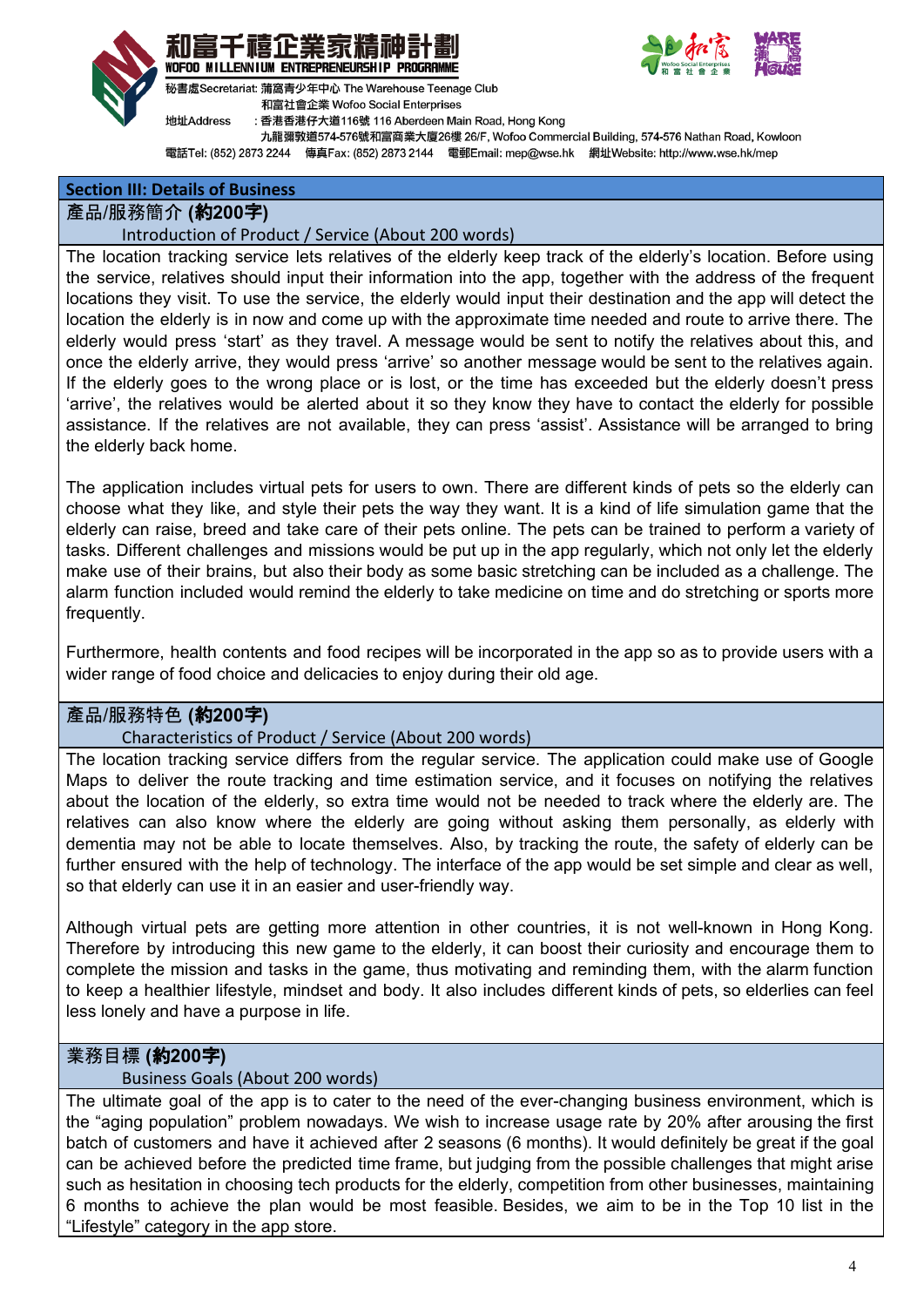





祕書處Secretariat: 蒲窩青少年中心 The Warehouse Teenage Club 和富社會企業 Wofoo Social Enterprises

: 香港香港仔大道116號 116 Aberdeen Main Road, Hong Kong

九龍彌敦道574-576號和富商業大廈26樓 26/F, Wofoo Commercial Building, 574-576 Nathan Road, Kowloon

電話Tel: (852) 2873 2244 傳真Fax: (852) 2873 2144 電郵Email: mep@wse.hk 網址Website: http://www.wse.hk/mep

Furthermore, we aim to expand the coverage of the app after 2 years of launch of the app. By this time, the business will be comparably stable and starting to enter the maturity stage, and therefore sales growth will slow down since more and more competitors enter the market. Therefore, by expanding the target customer of the app to other potential groups such as children/ teenagers, it helps to extend the product life cycle to create product differentiation and attract customers from other market segment.

#### 第四部份:營銷及市場策略

#### **Section IV: Sales & Marketing Strategy**

地址Address

#### 市場定位 **(**約**200**字**)**

#### Market Positioning (About 200 words)

Despite the designed app revolves around the use of technology, however, we do not aim to develop a prestigious and luxury brand but an affordable, promising, engaging, responsive and integrated image to all that the elderly can afford. Afterall, the major goal of this app is not just to maximize the company's profit but to provide a fundamental protection to the elderly who seem to be the most vulnerable ones in the society, who require the help and care from us. In order to project an affordable and friendly image to the mind of the elderly, we will develop our competitive edge through product and service differentiation.

In terms of product differentiation, the app consists of unique product attributes that competitors cannot match with, for instance, we exclusive design of digital pets and customized exercise sets for the elderly to complete. Since the customized sets are included, each elderly can enjoy a variety and exclusive experience that they can't enjoy in other apps.

Furthermore, in terms of service differentiation, we wish to deliver speedy and reliable service to the elderly as we believe service differentiation is becoming more important in building customer-relationship. Since we have mentioned further assistance will be provided to the elderly from the company if the relatives can't get away from work, we will assist employees whose locations are the closest to the elderly, aiming to shorten the time for elderly to wander on the street.

By adopting the above competitive edge, we wish to allow our targeted groups to perceive our app as promising, responsive and friendly.

#### 主要顧客對象 **(**約**200**字**)**

#### Target Customers (About 200 words)

We targeted the elderly as final customers. However, to allow our final customers to have more exposure and access to our product, it is indeed a must to allow family members of the eldlery especially sons and daughters to acknowledge our product, therefore, we see the relatives of the elderly as our target customer of this product. As the elderly might not be exposed to the internet and thus not having a clear mindset on how the internet or different technologies work, it is a great way to access the information from a third person directly to our target. As the elderly are more reliant to their closed ones, obtaining approval and loyalty from the family members will allow the product to reach the elderly, the ultimate target customer of the app through word-of-mouth. Elderies will then build their belief and trust to our product through their recommendation. We sincerely hope to aid the current social problem and would like our product to act as a real companion to the elderlies, which they will not be neglected and left out when their family and friends are away. It is also a goal for us to minimize accidents and cases of wandering elderlies on the street with the tracking and alerting system.

SWOT分析 **(**約**500**字**)** SWOT Analysis (About 500 words)

Strenath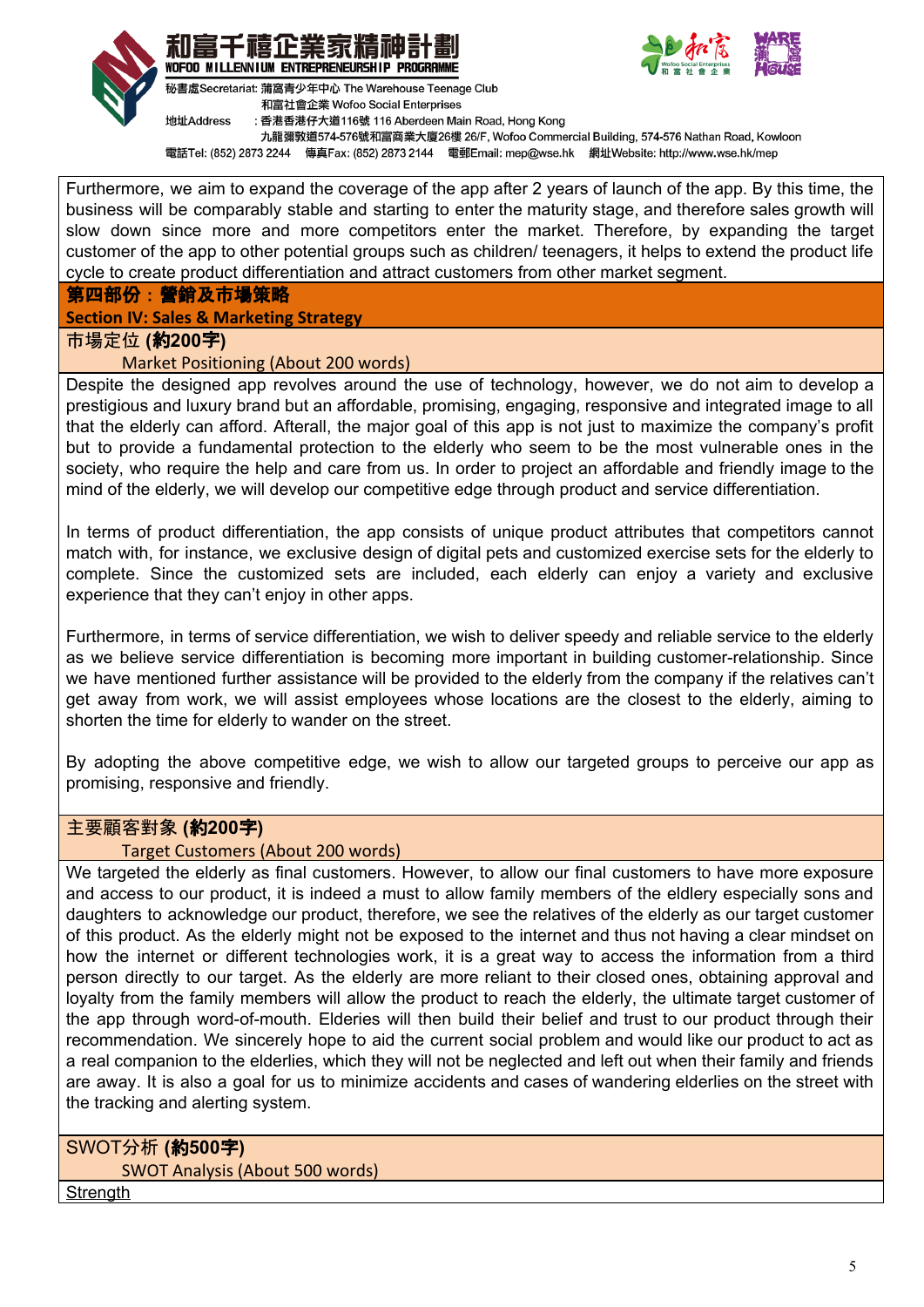



秘書處Secretariat: 蒲窩青少年中心 The Warehouse Teenage Club



和富社會企業 Wofoo Social Enterprises 地址Address : 香港香港仔大道116號 116 Aberdeen Main Road, Hong Kong 九龍彌敦道574-576號和富商業大廈26樓 26/F, Wofoo Commercial Building, 574-576 Nathan Road, Kowloon 電話Tel: (852) 2873 2244 傳真Fax: (852) 2873 2144 電郵Email: mep@wse.hk 網址Website: http://www.wse.hk/mep

This app is tailor-made for elderlies, which convenience is the key. It is not only easy to operate but it is also equipped with whole-rounded functions. The clear instructions given definitely suit the usual habits of elderlies and they will not be confused when using our product. Also the use of google map is an advantage for us as google map is an app which is widely used and reliant to most of the users, it can effectively and accurately track down and locate the person instant location. This can further gain the faith from our users that our app is reliable and trustworthy, working with good brand names can also prove our professionalism and seriousness when dealing with different functions.

#### **Weakness**

The biggest obstacle in launching and achieving our goals for our product, is that elders are not familiar with using electronic products and they are very conservative when it is related to modern technology. Our target customer may have some difficulties when handling our app. Moreover, another factor is that it may affect the visual condition of the elders, as the blue light given off by different devices are sometimes harmful if it is excessively used and not having a reasonable amount of rest. Other than that, elders are less likely to willingly pay for subscriptions and in app purchases as they believe that the procedures are complicated and unsafe but it is a fact that they have the wrong perception.

The cost of technology investment is high as adding new functions expenses may further increase, so it is hard for us to earn its cost and it may encounter difficulties in operating the business.

## **Opportunities**

We can expand our app invention by cooperating with Google Maps. Since google map provides services that guides users to their specific location, the app can apply the functions of google map by locating the destination where the elderly is going. In this case, when the app is predicted that the elderly has got lost or went in the wrong direction, the app can carry out the function of google map by locating the current destination of the elderly, and then combine with the newest of the new app, so that their family members can immediately identify the location of the elderly and approach them as soon as possible. Therefore, this can create collaboration opportunities with Google Maps in order to better safeguard the lives of the elderly and a channel for working family members to cater to the needs of the elderly. On the other hand, we are granted various opportunities to reach out and partner with different charities to aim a win-win situation by gaining exposure as well to benefit us for reaching out to our target customers.

#### **Threats**

First of all, if the business of running this new app is under success, some neighbouring companies may adapt the success of the business and create similar apps, therefore they may become new competitors. So, there will be a threat which is an increase in new competitors.

Second of all, the economic environment of Hong Kong can also be a threat. With the recent instabilities of the Hong Kong economy, Hong Kong may risk an economic downturn. As a result, the Hong Kong economic environment may affect the sales of the new app. So, a discussion should be undertaken under the operation section of your business plan.

Thirdly, sudden change in the business environment will also be a threat. For instance, the break of the covid-19 will discourage people from going out, especially the elderly because they are most likely to be infected due to the poor immune system. The usage rate of our app will drop dramatically and the elderly might even unsubscribe.

## 營銷渠道 **(**約**200**字**)**

## Sales Channels (About 200 words)

With the advancement in technology, we believe depending on the internet is a feasible and effective sales channel in reaching our target customers. Therefore, we will adopt search engine marketing as well as google displaying network so as to show information or the prototype of "Keendle". As the relatives of the elderly are mostly of middle-aged or younger generations, they tend to have a higher exposure to the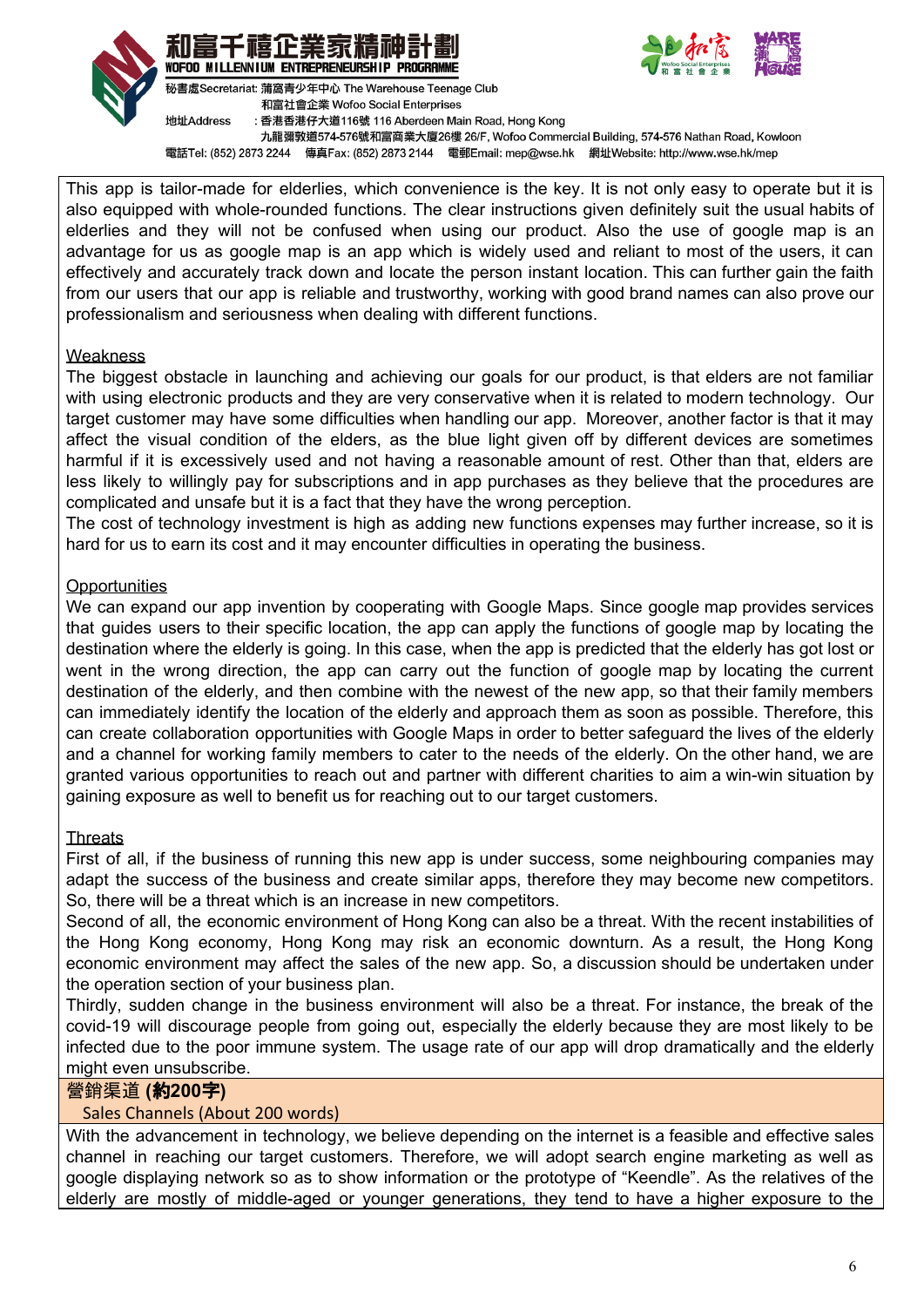



地址Address : 香港香港仔大道116號 116 Aberdeen Main Road, Hong Kong 九龍彌敦道574-576號和富商業大廈26樓 26/F, Wofoo Commercial Building, 574-576 Nathan Road, Kowloon 電話Tel: (852) 2873 2244 傳真Fax: (852) 2873 2144 電郵Email: mep@wse.hk 網址Website: http://www.wse.hk/mep

internet. Therefore, by adopting the above sales channels, it will be easier for us in reaching them, and attract them to try our app.

Moreover, we wish to make good use of the public relations (PR) network to sell our app. Setting up a popup store in LINK malls, an organization which is solely owned by private and institutional investors will be another approachable way. Since the pop up store will be set in different malls with a lot of people walking by, through getting people to try our app, providing first-hand experience for them will allow us to sell and promote the app.

Lastly, we will cooperate with social enterprise to make it well-known to the public. Since Social enterprise will be able to have big data of the elderly, we may cooperate with them to create a win-win situation. Social enterprises can place some advertisements of their products or services in our app while we will be able to gain data and information to better reach our customers.

## 宣傳方法 (例:Facebook /上架費) **(**約**200**字**)**

Promotion Method (e.g. Facebook / Listing Fee) (About 200 words)

To let the general public know more about the device, advertising will be used to create public awareness of our app. For example, advertisements will be placed on television, newspaper, bus-shelter billboards, etc. Advertising can also be done on different social media platforms, like Facebook, Instagram and forums, as it is hoped that the elderly's relatives are also able to approach our new app. Therefore more people can get to know more about the existence of our app. An account specified for the app can also be opened so that people who are interested in the app can follow the page in order to receive up-to-date information. Advertising will also be done online, for instance banner advertisments and sponsored content or articles.

Sales promotion can be adopted. When promoting the app, short-term incentives such as providing coupons to purchase the app can help benefit elderlies or their family members. Therefore, it will be more effective in attracting customer attention and create a stronger purchase intention when the purchasing fee is lowered. As a result, it can arouse their purchasing interest and more people can be attracted by the app.

Personal selling will also be used. For instance, a booth can be set up in the street in order to approach our target customers. In this case, we can carry out face-to-face interaction with our target customers by demonstrating the functions of the app to them. This can enhance the effectiveness in developing consumer preference towards the product and increase their purchase incentive. When our sincerity has influenced their buying incentive, it can even create a better relationship with customers during the interaction. So, it can help promote the app.

## 銷售預測 (首三年) **(**約**200**字**)**

## Sales Projection (First 3 years) (About 200 words)

When the app is newly introduced to the public in the first year, customers may not be very familiar with the app, since only the innovators may know about the app. In addition, the app may still be under development and modifications, since we need to receive feedback from the first batch of users. Therefore, the app is predicted to be in the introduction stage and the sales may not be high at the beginning.

When the app has been launched for more than a year, we will be able to collect feedback from the first batch of users, so modifications and updates can be effectively done in order to cope with the needs of our target customers and bugs. Also, the ageing population will further increase as the birth rate is low in these few years. With the improvement made and the increase in ageing population, the app can be widely accepted by consumers. Therefore, the more popular the app, the more substantial profit can be made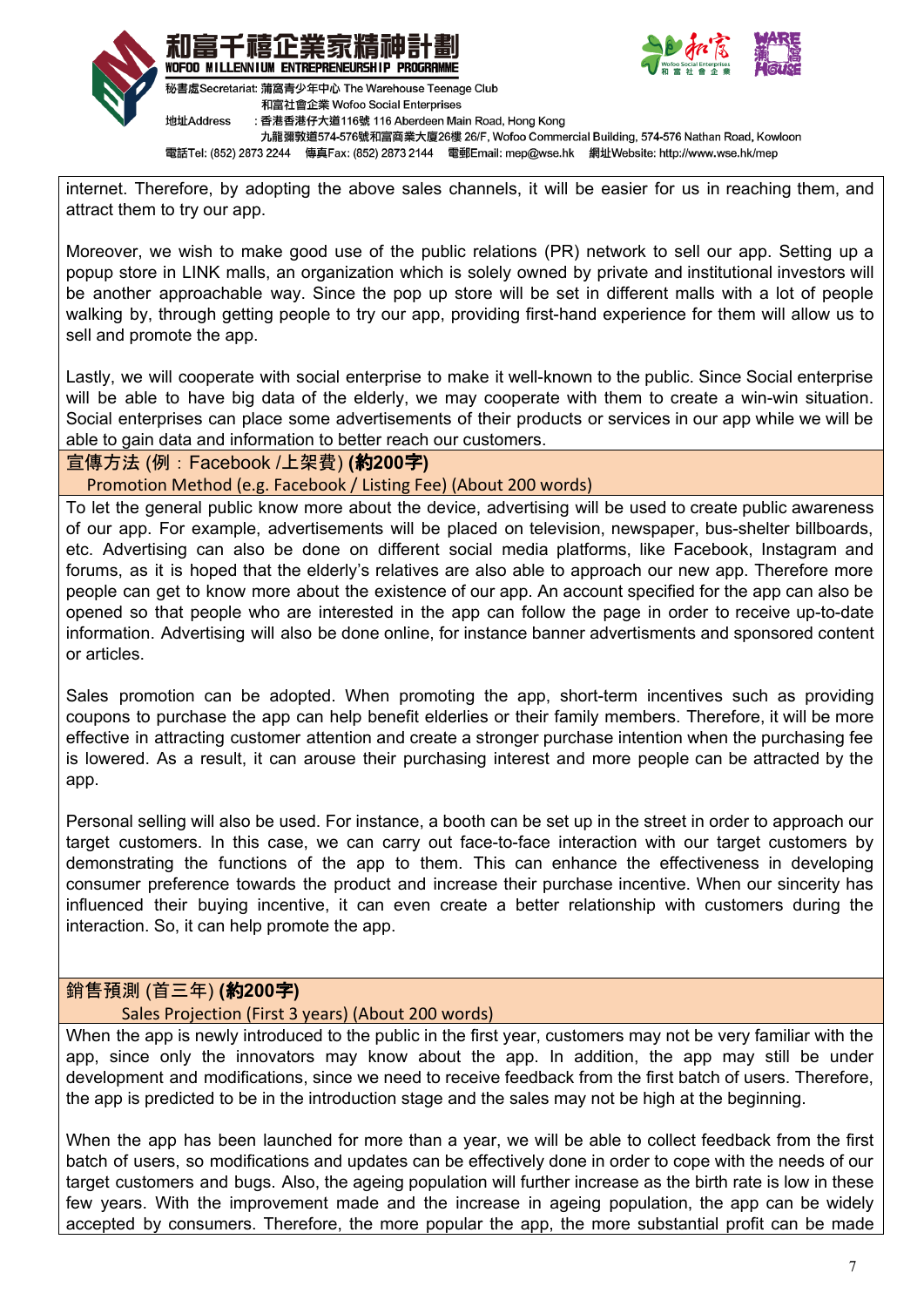



和富社會企業 Wofoo Social Enterprises : 香港香港仔大道116號 116 Aberdeen Main Road, Hong Kong

九龍彌敦道574-576號和富商業大廈26樓 26/F, Wofoo Commercial Building, 574-576 Nathan Road, Kowloon

電話Tel: (852) 2873 2244 傳真Fax: (852) 2873 2144 電郵Email: mep@wse.hk 網址Website: http://www.wse.hk/mep

when the number of customers grow. So, the app will reach its growth stage and its sales are expected to increase, with the growth of 20-30% download rate from the second year to the beginning of the third year.

However, when the app is introduced for more than 3 years, other entrepreneurs or companies may have adapted the success of the app. This may cause an increase in competitors who run similar businesses. Also, some potential customers may have already purchased the app. As a result, this may cause the sales growth to decrease as the app may drop to the maturity stage. So in the third year, in order to prevent the app from dropping to the decline stage, more innovative features should be added into the app and more promotions should be done in order to further increase the sales. We would also consider expanding the application to the overseas market while retaining stable subscribers. Therefore, it is predicted that if the remedial actions are done effectively, the number of sales can be revived.

The pricing strategy for our app is that it has a standard subscription of \$250 a month per user, to attract customers to penetrate a longer subscription, we will offer different options, which with the coninutal subscription of three months with the price of \$230, six months with the price of \$220 and one year with the price of \$200.

For the first year, we assume there will be 3000 downloaders and 40% of subscribers which will be approximately \$3,312,000.

For the second year, we assume there will be 3000 downloaders and 55% of subscribers which will be approximately \$44,554,000.

For the third year, we assume there will be 3000 downloaders and 70% of subscribers which will be approximately \$5,796,000.

We would also place online banner advertisements. For instance, digital splash advertisement that costs approximately \$26,000 per 7 days, square advertisement which is \$20,000 per 7 days and horizontal advertisements that costs \$8,000 per 7 days. Furthermore, Sponsored articles, for example prevention of COVID-19 health tips sponsored by Redoxon of Bayer Pharmaceutical; health articles on diabetes diet sponsored by MSD/GSK, cooking recipe sponsored by Swanson and Lee Kum Kein; Foot and Spine health article sponsored by Dr. Kong and Osim. Last but not least, the advertising rate for sponsored articles ranges from \$10,000 to \$25,000.

For the first year, we assume there will be \$100,000 income.

For the second year, we assume there will be \$250,000 income .

For the third year, we assume there will be \$400,000 income.

## 第五部份:財務 **(**請列明各項明細**)**

**Section V: Finance (with Cost Breakdown)**

公司成立成本

Startup Cost

Application design and launching fee \$80,000-\$100,000 Trademark registration \$2000 Bank account opening \$3000 Tax 15%

預計每月支出

Expected Monthly Expenditure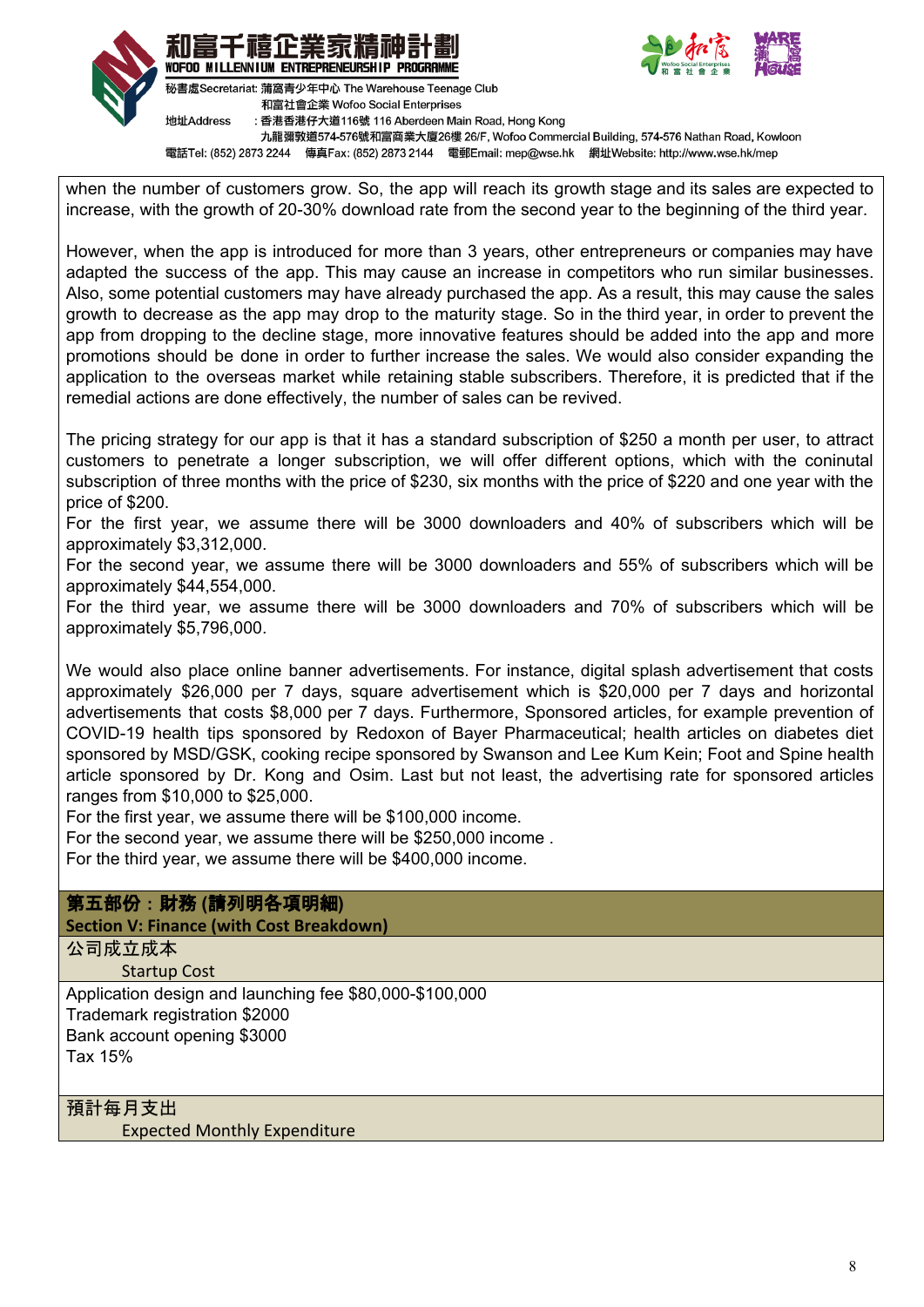





秘書處Secretariat: 蒲窩青少年中心 The Warehouse Teenage Club 和富社會企業 Wofoo Social Enterprises

地址Address : 香港香港仔大道116號 116 Aberdeen Main Road, Hong Kong

九龍彌敦道574-576號和富商業大廈26樓 26/F, Wofoo Commercial Building, 574-576 Nathan Road, Kowloon

電話Tel: (852) 2873 2244 傳真Fax: (852) 2873 2144 電郵Email: mep@wse.hk 網址Website: http://www.wse.hk/mep

Advertising promotion \$20,000

Wage of assistant ( project based) will be subjected to \$70 per hour, depending on the number of working hours, which each cater service will be around 1-2 hours, approximately 20 times a month, which totally costs \$2800

Wage of the app controller will be \$10000 per month

Cost of maintenance and upgrades will be \$2000 per month

預計收入

Expected Income

Advertising income \$100,000

Both pop-up advertisements and indirect advertisements placed in articles Subscription from customers \$345,000per month

## 集資來源

Funding Sources

Government subsidy Short-term bank loan Investment from NGOs and social enterprises

## 三年財務預測

Financial Projection in 3 years

Estimated break-even: 2 years

We wish to gain substantial profit in 3 years

## 第六部份:風險管理 (請列舉營運期間可能面對的風險及相關應變計劃)

**Section VII: Risks Management (Predicted risks and respective contingency plans)**

There are some risks when we are running the business. When the elderly are on their way to their destination, they may accidentally press the button and stop the timer so the app cannot secure their safety. So we can use risk reduction to set the app to ask the elderly once again to ensure they have arrived at the destination to reduce the risk. We can also design an electronic watch to let them press the timer easily. Also, the elderly may lose their phone on their way, we will use risk reduction to solve the risk. They have to report to us by contacting us so we can use a GPS system to help them to find their phone. Another solution is to contact their emergency contact person and tell them their relatives have lost their phone. Moreover, the elderly may input the destination incorrectly, so we use risk reduction to reduce the risk as we will add the audio system to ensure they won't enter the wrong destination. Also, the risk that operating costs are greater than budgeted, we can use risk reduction to solve the problem. We can find investors, NGOs to solve the risk as they support a part of our operating cost, so it can reduce our financial burden when we are launching the app. We can also apply the Government's fund called Technology Voucher Programme(TVP) to reduce the financial burden as TVP is to subsidise SMEs in using technological services to improve productivity. Other than that, there are competitors in the market so we should have some unique characteristics to reduce the risk, so we decided to use risk reduction to solve the risk, for example, our app cooperates with other companies like Parknshop so the elderly can have Parkshop coupons as mission rewards. The app may not fulfill all the needs of the elderly, so elderly will not use our app, therefore we should use risk reduction before launching the app, we should invite a group of eldely to try to use the app and we can have an observation and ask them where we can improve. The employees may perform worse if we recruit unsuitable employees, so we can use risk reduction to reduce the risk. We should aim to recruit employees who require the relevant skills and experiences, like good computer skills, be kind and have patience to communicate with elderly. There may be people abused